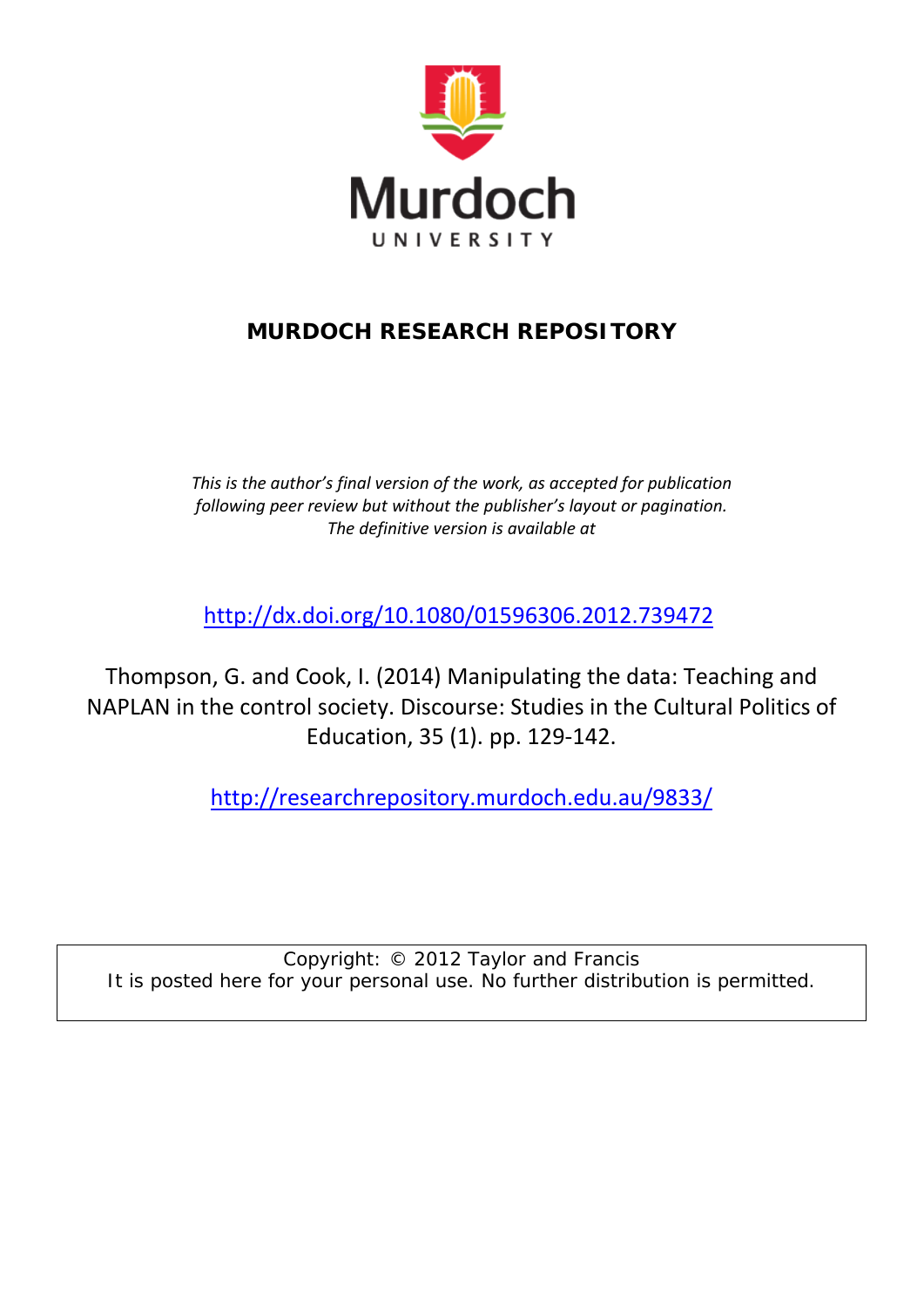# **Manipulating the Data: Teaching and NAPLAN in the Control Society**

High-stakes testing is changing what it means to be a 'good teacher' in the contemporary school. This paper uses Deleuze and Guattari's ideas on the control society and dividuation in the context of NAPLAN testing in Australia to suggest that the database generates new understandings of the 'good teacher'. Media reports are used to look at how teachers are responding to the high-stakes database through manipulating the data. This paper argues that manipulating the data is a regrettable, but logical, response to manifestations of teaching where only the data counts.

Greg Thompson School of Education, Murdoch University

Ian Cook School of Politics and International Studies, Murdoch University

#### **Introduction**

This paper addresses the 'problem' of teachers cheating in the contemporary version of high-stakes literacy and numeracy testing used in Australia, the National Assessment Program Literacy and Numeracy (NAPLAN<sup>[i](#page-15-0)</sup>). This cheating is presented as the moral failure of individual teachers by various education stakeholders. We suggest another way to read these teachers' behaviours: as a response to a change in the logic of teaching. Increasing media reports of teachers cheating attest to changes in the intensity and character of teachers' work. The change in teachers work is in process, but it represents the breakdown of the production of the 'good teacher' and the overlaying of a new, more powerful ethic, the teacher who seeks to achieve the best results as recorded through NAPLAN by manipulating the data. In this theoretical paper, 'the good teacher' is a discursive construction for enacting the right forms and amounts of care in the classroom. The data manipulating teacher, who is in the process of overlaying this 'good teacher', responds to this new regime of assessment. Utilising Deleuzian theory we argue that the teacher seeking to achieve the best results through data manipulation, to whom we refer as the 'dividuated teacher', overlays the 'good teacher'. This change exemplified in schools mirrors a wider change in the social from disciplinary to control mechanisms, from institutions to corporations (Deleuze, 1995a).

Every year, at the same time, students in Years 3, 5, 7 and 9 sit Australia-wide tests in literacy and numeracy. The majority of these tests consist of 40 multiple choice questions. Students' answer booklets are sent to a central authority (ACARA) that analyses and records the results in a database. Approximately 5 months later, individual students get a report and their schools get the data analysis. Shortly after, these results 'go live' via an online reporting website called 'My Schools'. This website uses a variety of criteria to compare and evaluate schools against each other and against normative standards and criteria, as measurements of teaching form "a system of varying geometry whose language is *digital*" (Deleuze, 1995a, p. 178). NAPLAN here, and the principal justification for its introduction, is to constitute a mechanism that measures, and therefore produces, 'good teaching'. The multiple data sets generated (for example 30 sets of data in each class) is assumed to tell a story about that teacher, though the relation between the test results and preceding events in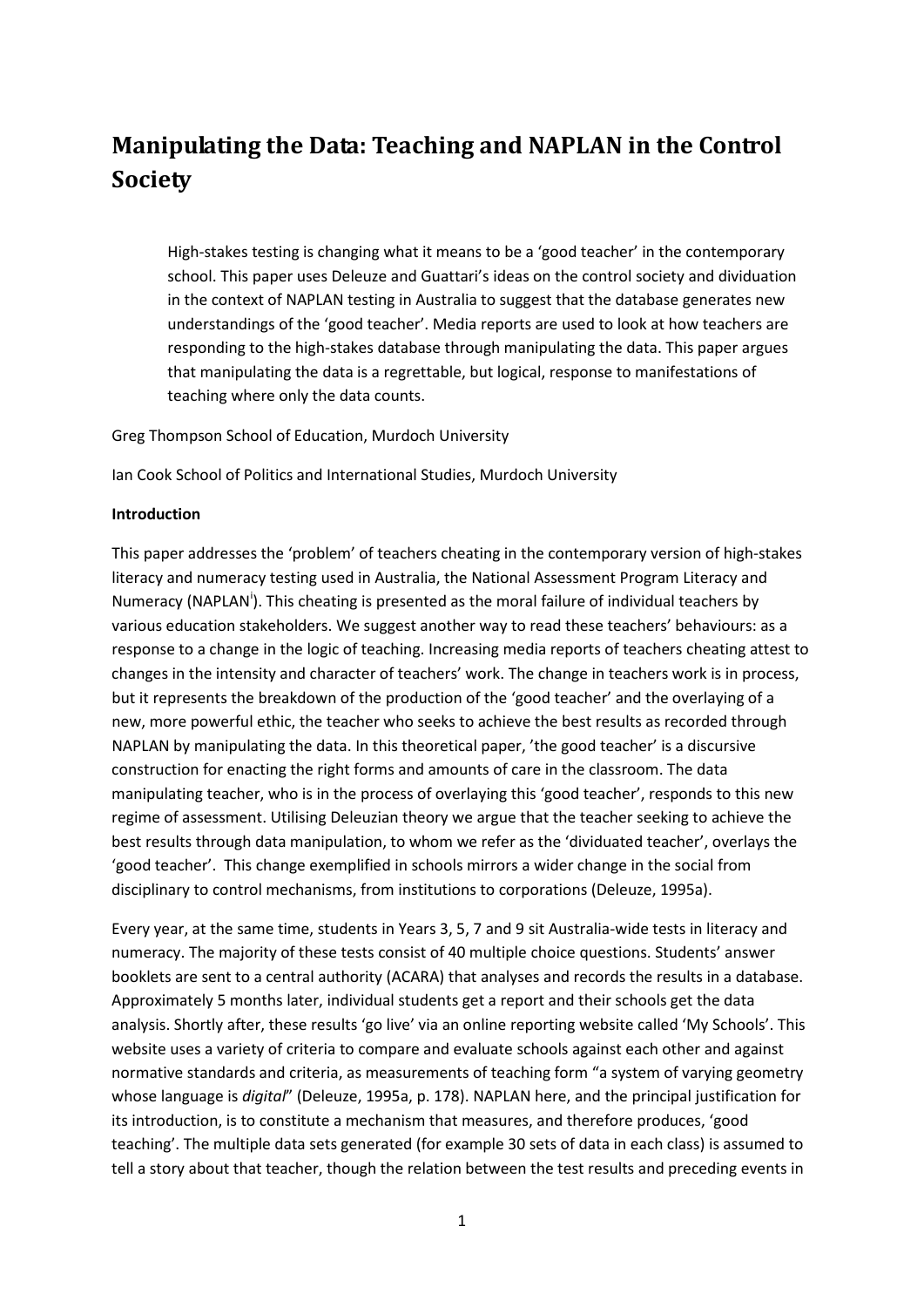the classroom is uncertain. Teachers, at least when it comes to this NAPLAN system, are publicly represented or produced from the synthesis of those data points.

## **High-Stakes Testing**

International research on the impact of high-stakes testing on teachers' work suggests that it brings about changes in curriculum, pedagogy and the well-being of students and teachers (Polesel, Dulfer, & Turnbull, 2012; Barret, 2009; Ryan & Wesinstein, 2009). Criticisms of the effects of high-stakes testing, often associated with neoliberal policy objectives, have focussed on performativity (Ball, 2003; Lumby, 2009; Troman, 2008), accountingisation, accountability and the emergence of an audit culture in schools (Apple, 2005; Biesta, 2010; Shore, 2008) and/or globalisation (Rizvi & Lingard, 2010). These criticisms share a concern with the rise of high-stakes testing practices changing teachers' work and perceptions of their work. Crudely put, this research presents teachers as immersed within cultures, through the employment of "judgements, comparisons and displays as means of incentive, control, attrition and change", that increase the disciplinary impact on the work that teachers do (Ball, 2003, p. 216). Closely associated with performativity is the examination of the impact of neoliberal education policies (emphasising markets and accountability) and its effects on teachers and teaching (Biesta, 2010, pp. 55-57).

In this context, cheating on contemporary high-stakes tests is seen to result from increasing disciplinary pressure placed on teachers. Ball explains an increase in "'cheating' as teachers and principals finding themselves under pressure to perform or 'improve' in a competitive environment" (Ball, 2003, p. 225). In their critique of education policy using 'policy sociology', Gale and Densmore, citing Lankshear, argue that we should trace the "tactical engagement" of teachers with policy because "tactics and uses 'are things that have the capacity to resist and subvert'" (Gale & Densmore, 2003, p. 46). When 178 Atlanta teachers and principals in the US were implicated in a cheating scandal, one commentator wrote that: "As long as test scores are used in any field to make decisions on rewards or punishments, including for schools or educators, a small percentage of people will be willing to bend the rules or break them" (Samuels, 2011). Using Gale and Densmore's analysis, the question that should be asked is whether this 'cheating' is coerced or tactical on the part of the teachers.

Whilst sympathetic to these perspectives (and recognising that many ring true), this paper applies a different theoretical perspective to the impact of current high-stakes testing on teaching. The above theorisations assume a fairly static organisation of power and power relations that are corporeal (aimed at the body) and enclosed within specific spatialised sites and enclosures as exemplifies by Foucault's notions of disciplinary power (Foucault, 1991). Our argument, derived from Deleuze's 'Postscript on Control Societies' is that these assemblages of power are being overlayed by more mobile, "ultrarapid forms of free floating control" (Deleuze, 1995a, p.178). Discipline is "associated with enclosure, partitioning and the control of activity" while control societies are places where surveillance "becomes electronic" (Watson, 2010, pp. 95-96). In terms of the school, this overlaying "provides a conceptual tool for theorizing the relationship between power and distribution in a society which increasingly depends on instantaneous and continuous communication" (Watson, 2010, p. 97).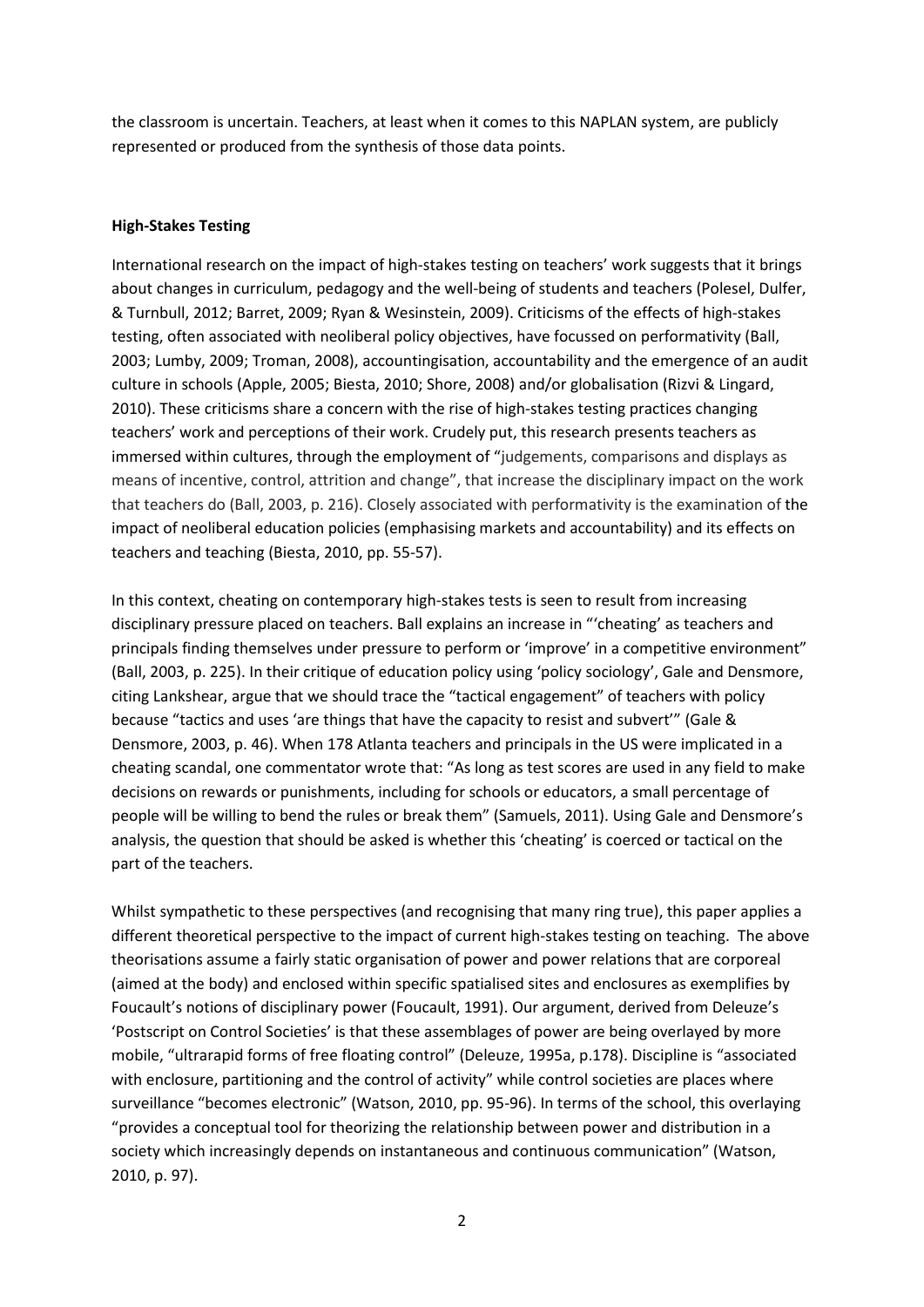For us, NAPLAN as the latest form of high-stakes testing requires a new conception of teaching, because teaching is not just assessed in disciplined and disciplinary exchanges between bodies and subjects but by statistics produced through a database. Teachers do not cheat, to paraphrase Deleuze, because cheating implies an interiority of thought; of teachers feeling forced to cheat, even when they know it's wrong, because they can see nothing else to do. In this reactive strategy, the commonsense logics of the 'good teacher' force an internalised response: poor teacher, bad teacher, cheating teacher. If the teacher refuses this interior logic, however, and approaches the data as a morally indifferent set of data points that are not configured properly and need to be manipulated to tell a truer story, then they are affecting a new 'sense' of the teacher. Because the numbers acquire no interiority, manipulating the data remains an exterior affect, an active choice because different expectations surround the teacher and new possibilities imagined (Deleuze & Guattari, 2005, p. 377). Watson, citing Kresljer, argues that the control society in schools requires an agonic professional, one who:

becomes the instrument of his/her own control, using this potential to mobilize resources according to the lines of battle, developing inside knowledge, analysing the flows of power and the sources of capital (human, cultural, social) within the organization, moving 'by means of strategies like dialogue, invasion, symbiosis, metamorphosis, argumentation, seduction and so forth'. (Watson, 2010, p. 102).

In suggesting a different understanding, we do not seek to justify the strategies named as cheating. Our intention is simply to discuss the new context in which teachers find themselves and to which, apparently, increasing numbers of teachers are responding by manipulating the data. Conceiving these responses to high-stakes testing as manipulation, and not cheating, reflects a changing understanding of teaching brought about by the NAPLAN tests themselves. Accusations of cheating misunderstand the effects of the increased used of databases as means for assessment. A database has no morality, only those who use its results can speak of morality. When teachers follow the logic of the database and manipulate the data to tell a favourable story, the imposition of morality is out of place.

### **Discipline, Control and 'Good Teaching'**

Data manipulation is understood as cheating because they break with the historicised moral expectations of 'good teaching'. 'Good teaching' in this context reflects a genealogical trajectory of the "conflicted and merging" historical assemblage of various disciplinary technologies; care, efficiency, content knowledge and self-examination engaged in the ordering and examination of the urban space, or in this context, the contemporary school classroom (Jones, 1990, pp. 74-75). Jones maps historicised intensities of the disciplinary good teacher, as a movement through inspection (as categorised by surveillance) to bio-power (as categorised by manifestations of care), where each iteration "either conflicted or merged with the other available formations" (Jones, 1990, p. 74). These manifestations are all normalising discourses within which the 'good teacher' is constructed. This 'good teacher' is an example of Foucault's "moral technologies" and relates to how the teacher is separated and categorised, at various times, as a particular expression of wider social expectations that is institutionally situated and corporeally aimed (Foucault, 1991, p. 74). We follow Deleuze's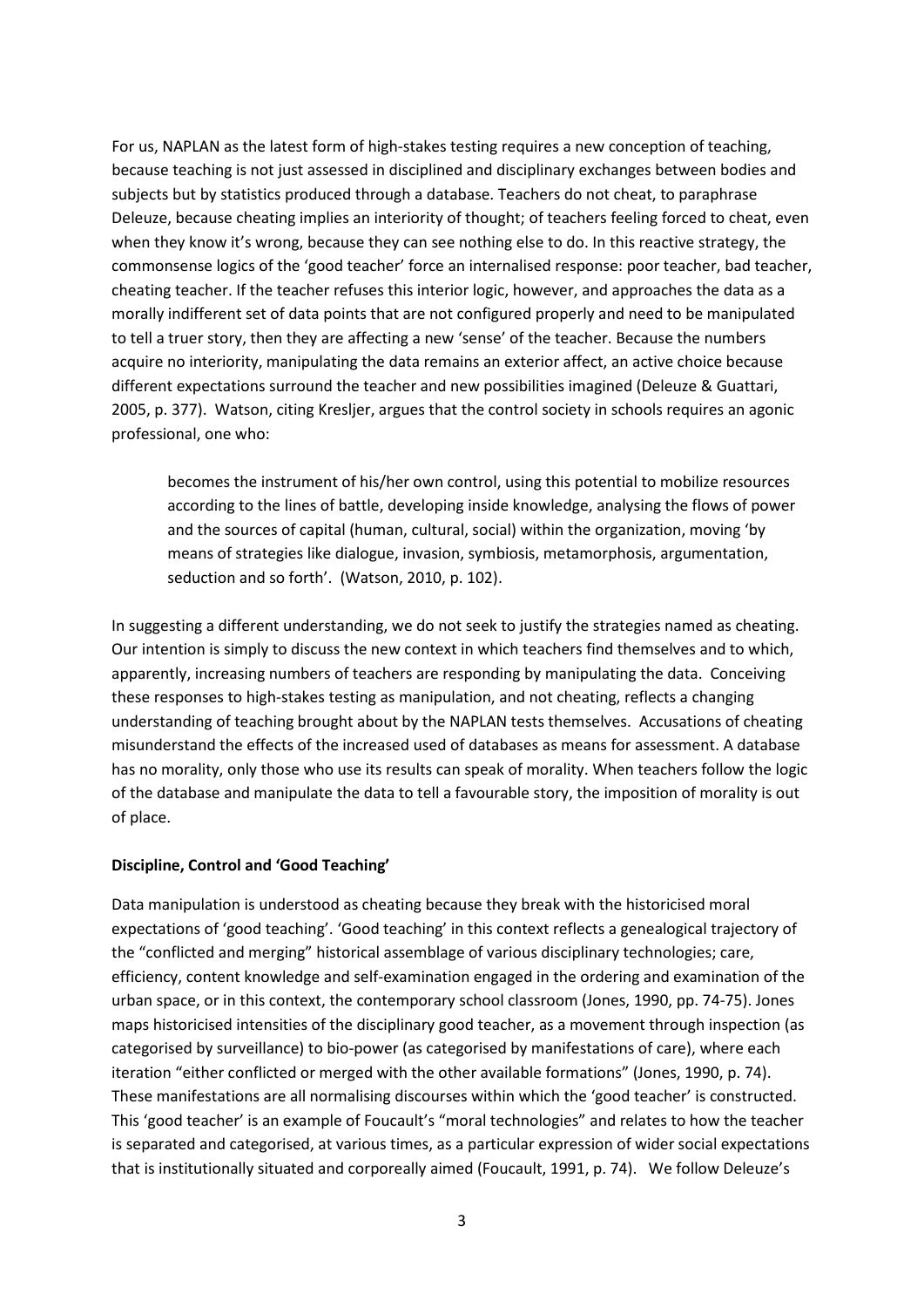theorisation that suggests that this disciplinary teacher is breaking down; the latest form of highstakes testing, with its emphasis on data-points, data-sets and databases, disconnects the disciplinary space of the classroom so that moralising judgement of teachers manipulating the data cannot account for the space in which teaching is constructed.

In its historical construction, the 'good teacher' is situated within specific enclosed spaces (the classroom, the staffroom) and specific discursive formations that are themselves historically and socially contextualised. Jones's genealogy ''begins with the classroom as a site of inspection and moves to the emergence of the classroom as a site of moral instruction (or instruction in morality)" (Jones, 1990, p. 75). This expresses a particular mode of care both for the student and for oneself as teacher. As a transmitter of morality and as the one who cares for the student in the classroom, the teacher must be moral and dependable. Perceived immorality on a teacher's part is, necessarily, of great concern for those who oversee teaching. As Jones argues, the teacher has always been "a suspicious figure that requires continual examination" (Jones, 1990, p. 75). Foucault argued that in a disciplinary society these examinations were directed at the body and occurred within specific sites and regulated spaces (Foucault, 1991).

Each new enclosure corresponds with forms of institutional surveillance that are bounded by the temporal and spatial limits of the institution. Within each enclosure individuals can construct themselves anew (or at least improve on their old selves). For example, at university studentteachers are expected to leave behind irresponsible adolescence and become 'professionals'. The normalising surveillance of the disciplinary society operates through 'apprenticeship' – the teacher is made governable and self-governing in a scaffolded way through a hierarchy of institutions and inspections (Foucault, 1991). This theory of power relations has been utilised extensively in contemporary critiques of schools and school practices (Gore, 1998; Besley & Peters, 2007; Biesta, 1998). For Deleuze, however, the disciplinary society is no longer the best way to explain how power manifests itself in the contemporary world, as discipline has been giving way to control since the end of the Second World War. As "new forces moved slowly into place… we were no longer in disciplinary societies, we were leaving them behind" (Deleuze, 1995a, p. 178). Teaching, in this disciplinary and moral sense is an interior "that's breaking down like all other interiors" (Deleuze, 1995a, p. 178). While there remains a deceptive solidity to the rigid boundaries of sites of confinement, such as "prisons, hospitals, factories, schools, the family", the practices, comportments, discourses and facialities internal to these institutions are being overthrown by modulatory machines that exteriorise and disaggregate (Deleuze, 1995a, p. 178). Tellingly, Deleuze nominated "assessment" as a technology of control becoming frightful, accelerating and amplifying in the school system (Deleuze, 1995b, p. 175). This paper follows that logic through looking at a particular form of high-stakes testing in Australia.

In Deleuze's Society of Control, disciplinary codes and subjectivations such as the 'good teacher' become increasingly unable to explain the experiences of teachers when control takes over from "the old disciplines at work within the time scales of closed systems" (Deleuze, 1995a, p. 178). Characteristics of contemporary high-stakes testing that erode this (disciplinary) understanding of the 'good teacher' are indicative of wider expressions of what Deleuze referred to as dividuation within a control society. The individual is a coherent subject available for ethical judgement (the 'good teacher') in a disciplinary society. As we will explain later, the dividual is an effect of one of the many databases at work in a control society.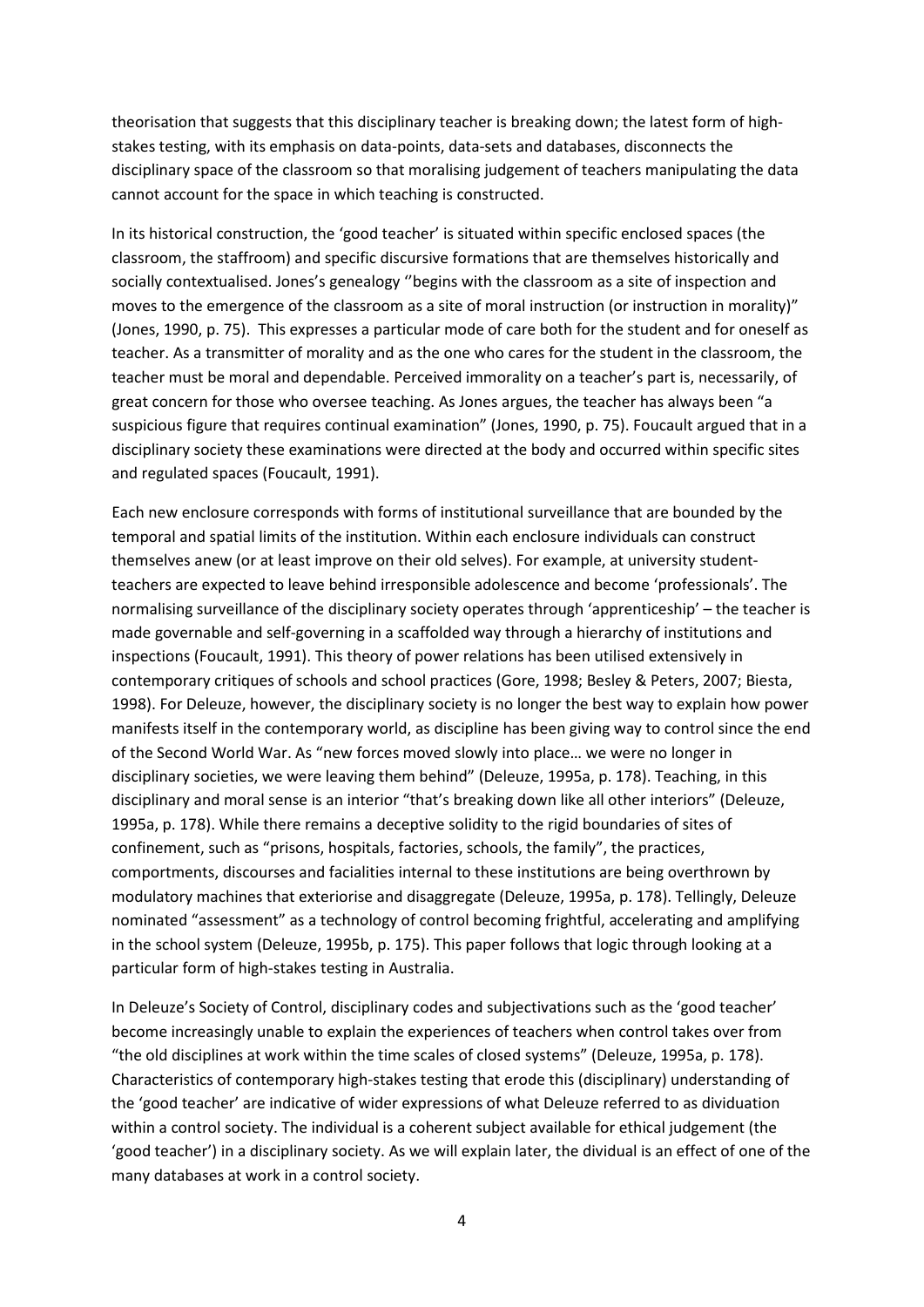Traditional assessments of teachers based on a series of inspections of their work within the classroom represent a disciplinary, corporeal manifestation of power, Foucault saw the school "as a machine composed of forces aimed at gaining the most efficient, disciplined group that would then work to maintain that machine" (Foucault, 1991, p. 164; Thompson, 2011, p. 39). In Deleuze's control society, discipline is overlaid (or superposed according to Savat) by more powerful stories assembled from data that relate to their student's performance in high-stakes tests (whose only relation to a specific classroom is that they were conducted there) (Savat, 2009). This means that while disciplinary power still functions (it does not disappear), it becomes decreasingly important. Schools will continue to surveil the following:

Time (latenesses, absences, interruptions of tasks), of activity (inattention, negligence, lack of zeal), of behaviour (impoliteness, disobedience), of speech (idle chatter, insolence), of the body (incorrect attitudes, irregular gestures, lack of cleanliness), of sexuality (impurity, indecency) (Foucault, 1991, p. 178).

Superposition, or the overlaying of control onto disciplinary machines, means that the activities above will become less important, or function with less intensity, as the digital and modulatory machine becomes more intense.

If we consider this in terms of high-stakes testing, the statistically derived product of students' scores represents a new, more intense, virtual (and fragmented) logic of schooling and teaching. When tests are fed into a machine that converts them to data-points aggregated via a computer program before being organised, analysed and synthesised, a pattern of data-points emerges that tells a story that is more powerful than that concerning how well this teacher enforces the timetable and uniform policy. One teacher is rated more highly than another because of the patterns of datapoints that are her/his students test scores. These teachers are rewarded or punished for the patterns they produce; not for anything they do in the classroom. The interior site of inspection and moral tutelage give way to an exteriority recorded in a database. In explaining the shift from discipline to control in the school, Ball makes reference to the "baffling array of figures, performance indicators, comparisons and competitions" within which teachers and schools now operate within (Ball, 2000, p. 3). He goes on to argue that this promotes feelings of "guilt, uncertainty, instability and the emergence of a new subjectivity – a new kind of teacher" (Ball, 2000, p. 4). Cheating or manipulating the data on tests like NAPLAN represents this new kind of teacher, in our theorisation, because this teacher refuses the guilt and uncertainty through becoming "the instrument of his/her own control" (Watson, 2010, p. 102).

The charge of 'cheating' fails to register the rise of the 'dividuated teacher'. A concern with teachers' morality makes little sense given the shift from discipline to control. Morality cannot be registered through the database as it cannot be measured. Teachers continue to teach in classrooms (they copy past behaviours), but it make more sense for them to direct their attention to their students' scores, rather than to the discursive past. For us, manipulating the data need not be understood as cheating because the 'dividuated teacher' cannot be judged by the standards of the 'good teacher'. 'Cheating' teachers are not attempting, and failing, to be 'good teachers'. They are initiating a new practice, as dividuated teachers.

This requires going beyond the moral outrage directed at cheating teachers, who betray expectations of what 'good teaching' is and should be. An important effect of this moral outrage is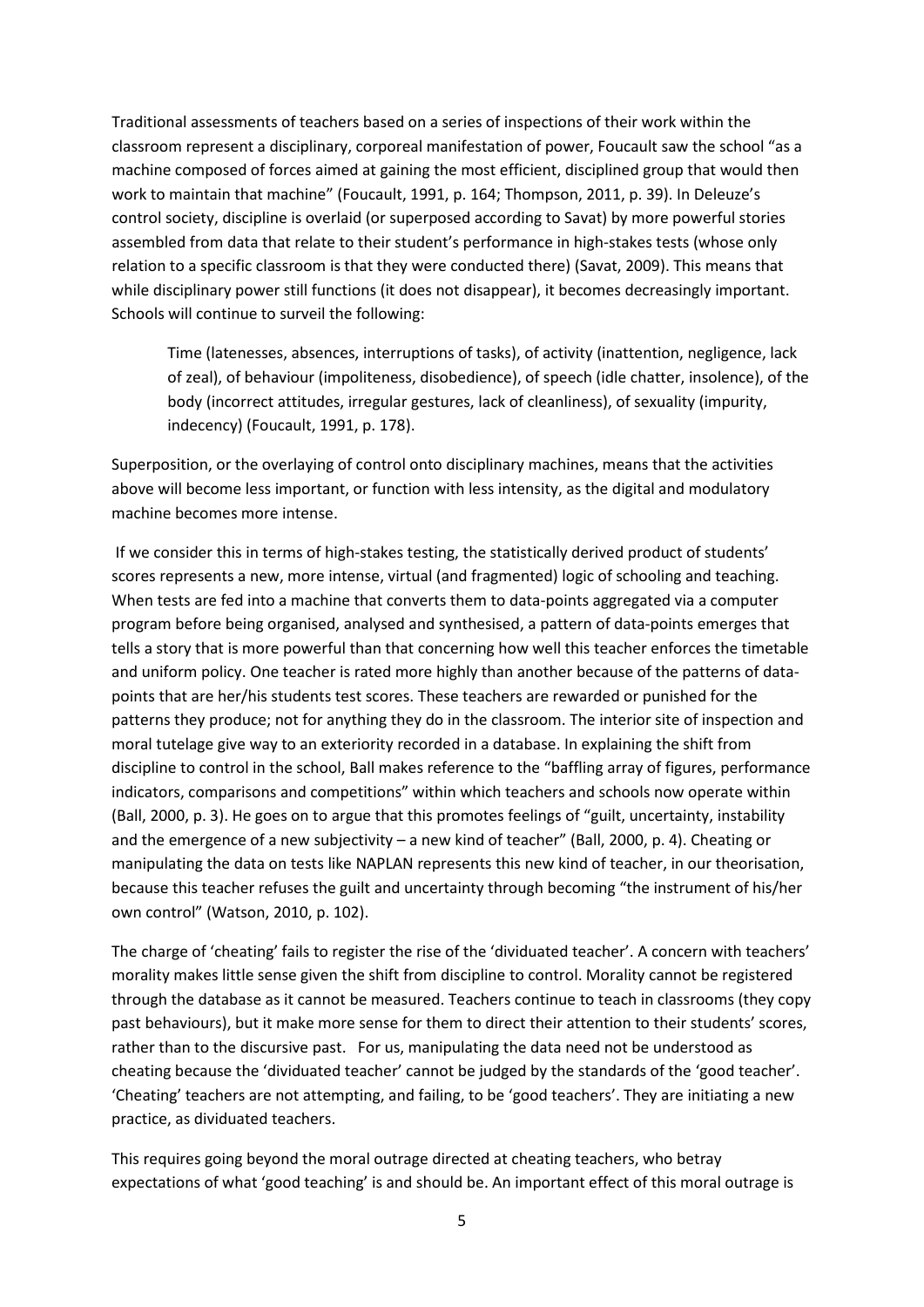to individualise the 'problem', rather than recognising the changed conditions under which this cheating is occurring. If patterns of data-points and data-sets become the chief means through which teachers are assessed, and assess themselves, then strategies to achieve an optimum pattern of data points are compelling. This is a contradiction in which teachers are being criticised for acting in accordance with the requirements of a system that is not of their making (and which many may find deeply distressing).

## **Media Reports of 'Cheating'**

Reports of teachers cheating on high-stakes tests in Australia (NAPLAN was introduced in 2008) mirror the experiences across most jurisdictions in which such testing has been introduced (Verschoor, 2011). For example, in Chicago it has been estimated that this occurs in approximately 5% of all classrooms annually (Jacob & Levitt, 2003). The research findings are often used to pathologise the individual teacher/administrator as either being unable to cope (Verschoor, 2011) or lacking the morality expected of teachers (Jacob & Levitt, 2003). This pattern of blame is repeated in Australian media reporting. This list is incomplete, however it provides a useful starting point for this theorisation.

## **a) Manipulating answers**

Media sources report a small, but growing, number of teachers investigated for seeking to influence students while they undertook tests. These strategies include: giving verbal prompts, erasing incorrect answers and inserting correct answers and bribing students with lollies to ensure they complete their tests (MacDougall & Dillon, 2011). Some teachers sat with students to review their papers before submission (Chilcott, 2012).

## **b) Preparing the curriculum**

Despite repeated 'expert' statements that tests can't be prepared for (because they assess basic aptitudes, rather than content), schools devote increasing amounts of time to preparing for NAPLAN. Schools attempt to manipulate the data through 'teaching to the test' or focusing on literacy and numeracy lessons at the expense of other curriculum areas and endeavours (Polesel, Dulfer, & Turnbull, 2012). While time spent on preparation for high-stakes testing makes minimal difference, schools still operate under the idea that being seen to do something is more important than doing the right thing (Hiatt & Tillett, 2012). International experience suggests that a key strategy to manipulate the data is to focus on the tests and squeeze subjects that are not tested out of the curriculum (Reid, 2009). In Australia it is not unusual for schools to prepare NAPLAN syllabi that teach for the test for up to an entire school term (10 weeks).

## **c) Preparing the Classroom**

Another strategy is to prepare the classroom prior to a test. Teachers anticipate the content of the test and prepare their classroom such that useful information is available at various points around the classroom. Posters, charts and maps are often displayed and students may be directed to particular charts, posters or maps that contain information that would assist them to answer questions correctly (MacDougall & Dillon, 2011).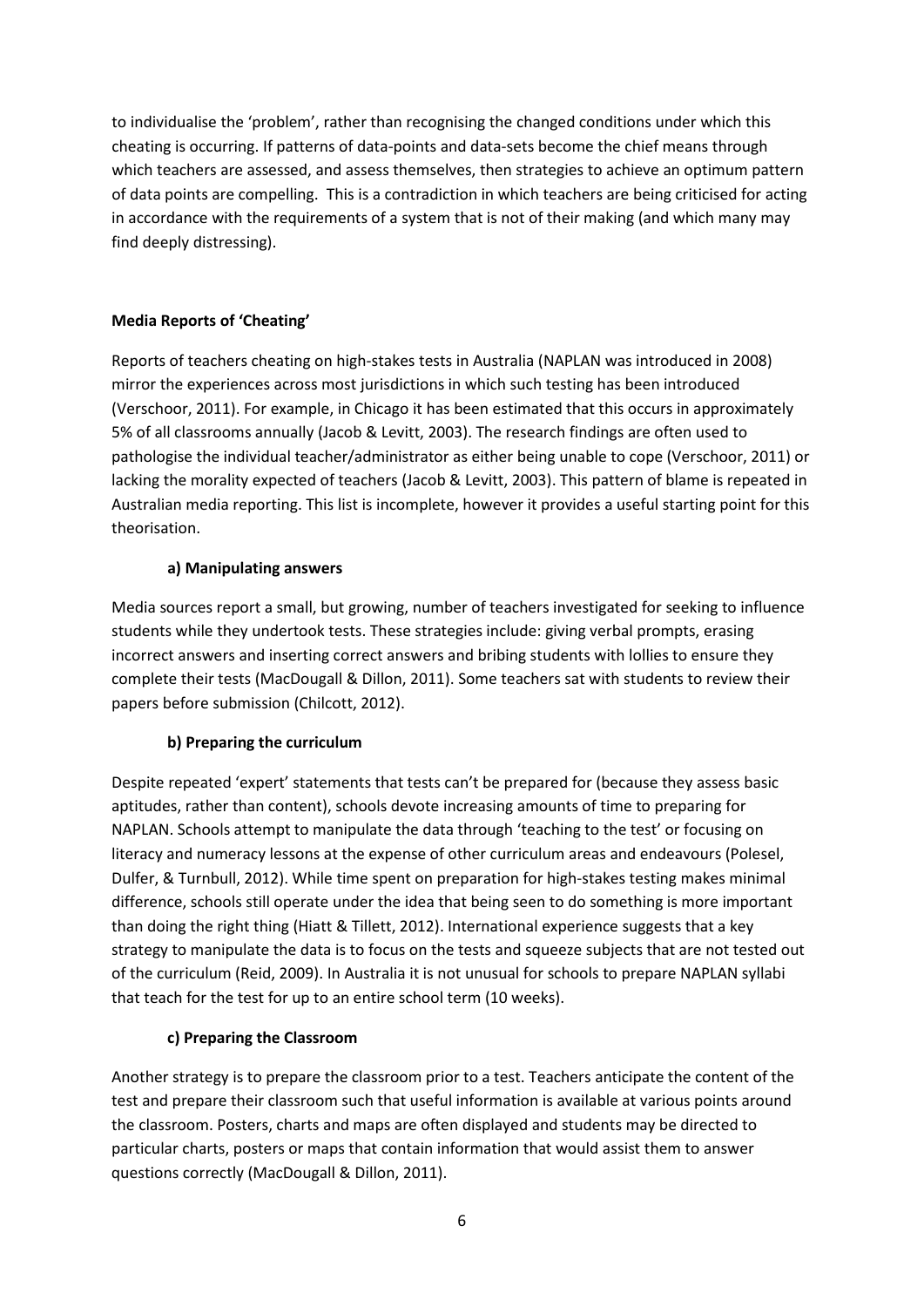## **d) Preparing the Population**

Another set of strategies point to collusion between teachers and principals. These strategies involve manipulating the data by controlling the population. The first step in controlling the population is to identify those students who will have a negative impact on NAPLAN results and those expected to have a positive impact (Chilcott, 2010; Chilcott, 2012). This is not a simple calculation. It is complicated by the fact that the students who are most likely to have a positive impact are not only the high achievers, but those students at about or just below the national average (Reid, 2009). Students who were at or just below a threshold and who submit a test that puts them well beyond that threshold boost the score calculated for the teachers. Once students have been identified as likely to have a positive effect on a teacher's score, the next move is to initiate steps to ensure that the students that will bring teachers' results down do not sit the tests and those who will improve results do sit them. Figure 1 outlines attempts to manipulate the data through controlling the population reported in the Australian media.

| Strategies to eliminate students who will likely have<br>a negative impact | Strategies to ensure those students who will have a<br>positive impact |
|----------------------------------------------------------------------------|------------------------------------------------------------------------|
|                                                                            |                                                                        |
| Suspend 'trouble-makers' for relatively minor                              | Organise free breakfasts during NAPLAN week for all                    |
| infractions for the duration of NAPLAN (Cobbold,                           | students not previously eliminated (Branley, 2011)                     |
| 2010)                                                                      |                                                                        |
| Encourage parents of students with learning                                | Organise free transport to school for the high-                        |
| difficulties to keep their children home to protect                        | achieving students (Anderson, 2010)                                    |
| them from negative results (Barry, 2011)                                   |                                                                        |
| Encourage parents of indigenous students to keep                           | Provide parenting advice on how best to prepare                        |
| their children home to protect them from negative                          | students for tests (Branley, 2011)                                     |
| results (Anderson, 2010)                                                   |                                                                        |
| Encourage parents of students who have English as a                        | Encourage parents to enrol students in special (paid)                  |
| second language and are recent migrants to keep                            | NAPLAN classes to improve their results (Branley,                      |
| their children home to protect them from negative                          | 2011)                                                                  |
| results (Barrett & Minus, 2010)                                            |                                                                        |
| Reject applications for enrolment from students for                        | Encourage parents to buy preparation materials and                     |
| admittance based on low NAPLAN results (McDougall,                         | spend holidays studying for NAPLAN (Branley, 2011)                     |
| 2011)                                                                      |                                                                        |

Figure 1:

The preceding account is not complete. However, it indicates the range of responses to NAPLAN that increase in intensity from those characterised as outright 'cheating', such as changing answers, to those more ambiguously framed as questionable and/or obvious strategies to maximise the creation of a desirable pattern of data points. To us, all of the activities reported above represent manipulating the data and result from teachers and administrators becoming aware of a 'break' with traditional visions of the teacher as a moralising agent. These actions represent a key 'machine' of control, the recognition of patterns and the use of these patterns to anticipate activities (Savat, 2009, p. 52). As Bogard argues, the technology of control is simulation, and in the context of NAPLAN requires teachers and schools to prepare profiles of learners that anticipate their tests results and act accordingly (Bogard, 1996). Arguably strategies enacted by teachers and schools to enhance their reputations are not unusual in the history of schooling. What is 'new' and represents a 'break', however, is that the intensification and amplification of the need to manipulate data is the result of a system that no longer rewards 'good teaching' as it has historically been conceived and practiced.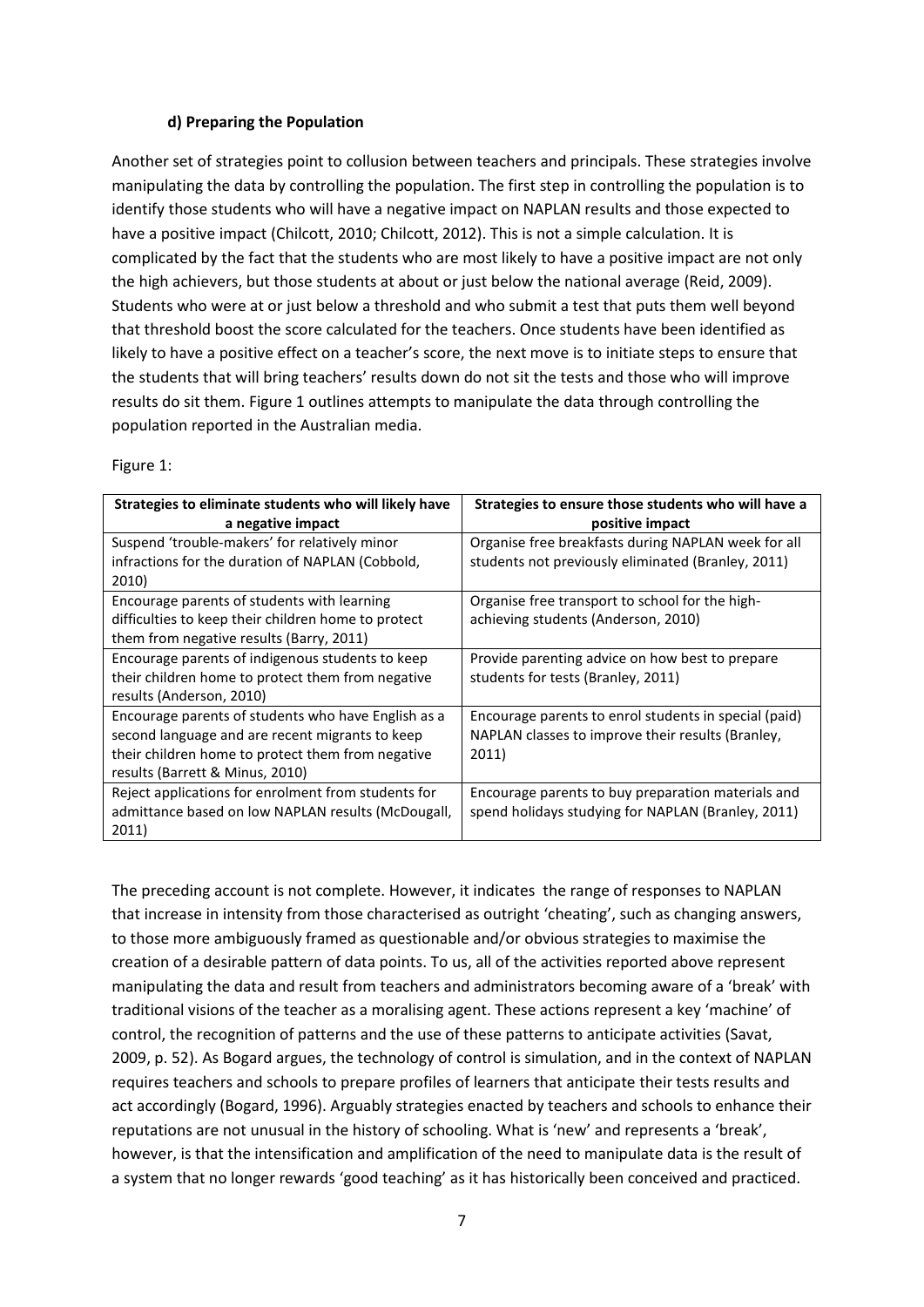#### **High-Stakes Testing, the Database and the Breakdown of the 'Good Teacher'**

The first problem, when it comes to treating manipulation as cheating is that it engages a moral register expected of the teacher that is exactly what the test is not about. NAPLAN is minimally, if at all, about the teacher in the classroom. The classroom continues to function as a space within the school, but the database increasingly drives determinations of good teaching, the teacher-student relationship becomes less important than the data generated when the student fills in the test sheets. These effects are not immediate, though, as the processes of discipline that affect a teacher's reputation within the school are still forcefully present. If our theorisation holds, and discipline is overlaid by control, however, the historical measures of good teaching outlined above will become decreasingly important.

The database allows for ever-increasing data-capture (understood as both the capturing of data and capture through data). The relentless proliferation and the increased 'power' of digital technologies is not simply a matter of communication but of data assimilation so that "instead of enclosing you, your body, they enclose your information" (Bogard, 2009, p. 21). Our being in the context of digital technologies avails itself of increased and increasing capture, as data is recorded and added to like data to produce a variety of representations of 'us'. An individual's ability to 'cohere' or make a story of that information is extremely difficult, if not impossible, and is unnecessary. Each of us, from this perspective is a combination of data-base effects produced by separate databases (every body bears a variety of dividualities). The worldwide proliferation of high-stakes literacy and numeracy testing represents a shift in 'knowing' teaching from the proper ordering of students in a given classroom to the production of disembodied patterns of data-points that tell the right 'story'. Teaching becomes of the data, rather than of those disciplined acts of teaching as outlined by Jones: care, efficiency, content knowledge and self-examination (Jones, 1990).

Names are still attached to those patterns created and captured in the database, but this is disciplinary. By accumulating data (tests) and analysing that data to produce patterns, the database produces information that has consequences for those whose names are associated with the captured data.<sup>[ii](#page-15-1)</sup> So we find ourselves in a myriad of databases that register each of our movements and make some likeness from that captured data. We become through the records, or wakes, that we create as we move through spaces in which information is collected. In a still disciplinary society, however, these patterns are combined to form coherent 'stories' of individuals (Bogard, 2009). This is never final and the data-capture process is endless – the "continuous assessment" of which Deleuze wrote (Deleuze, 1995a, p. 182). This requires creating names for the entities produced by the database, such as the new names found in the Australian teaching standards ('Highly Accomplished Teacher' and 'Lead Teacher') that categorise teachers (AITSL , 2011). But databases are indifferent to any attempt by a self to direct its story. Teachers, like everyone else, are caught in this data-space. While control overlays, and does not replace discipline, over time control becomes increasingly important. During this transition period, we cannot say that control dominates (we can only follow Deleuze and argue that it probably will). This is borne out by the fact that for teachers, NAPLAN data-capture still results in corporeal and spatialised (disciplinary) effects – bodies are at stake. What are teachers to do when as they increasingly lose control of their stories to the database and what they do in the classroom doesn't count?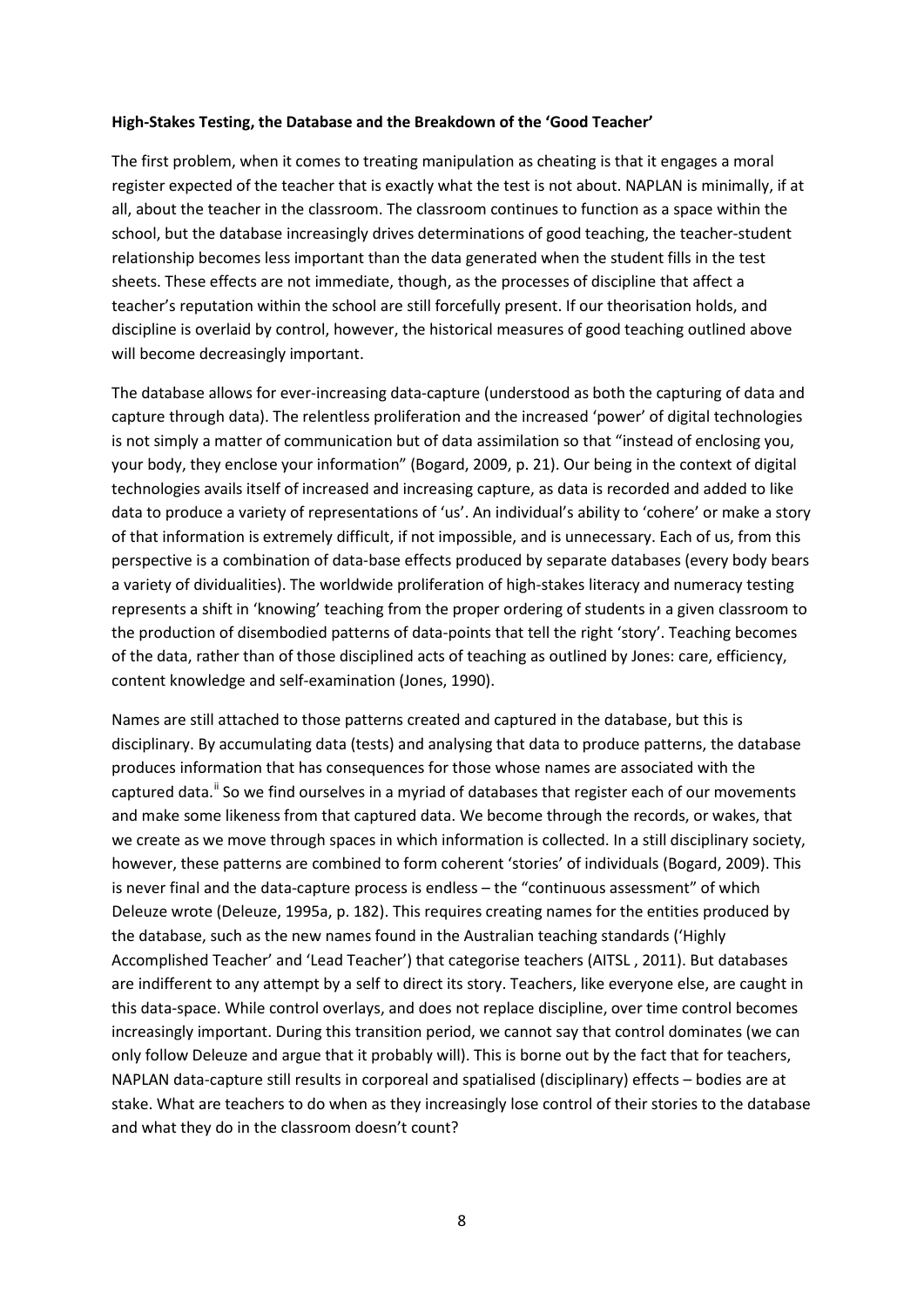While some databases simply record patterns and may even be useful in preventing fraud (tracking stolen credit cards), the effects of high-stakes testing and the representation of teacher performance through plotting test scores achieved by their students are not benign and have never been presented as benign. Australian politicians have continually framed NAPLAN results as an opportunity to regulate teachers (Coorey, 2010). This regulation implies an attempted disciplinarity through attempts to use data-points to improve educational efficiency through publicising results and meting out rewards and punishments to schools and teachers. Rewarding teachers whose students produce good results on tests is represented as commonsense in providing children with the best education system possible. Our argument is that the database used to measure teaching simply provides a score, the disciplinary promise will eventually be subsumed (or made less relevant) within the amplification of dividuation. In Deleuzian terminology, the teacher becomes dividuated. The data points to which some human body is eventually connected is a single representation of that not-quite-yet-and-never body. Parents as consumers are being taught to read abstract data to interrogate 'good teaching'. This change wrought by NAPLAN is important because dividuation requires the end of the individuated 'teacher':

An individual is an extended unit; it has a number … A dividual, on the other hand, is a variation in an intensive parameter. Performance elements, large and small, are informated, tracked and stored in the database, and results fed back to make fine adjustments in the codes that govern them as they unfold (Bogard, 2009, p. 22).

The NAPLAN database is indifferent to what the teacher does. This is the key to understanding dividuality. A teacher who demonstrates commitment to teaching through demonstrating care for students and colleagues, building relationships, reflecting on practice and continually designing new and innovative pedagogies no longer evidences 'good teaching' as measured by the database. Even if account is taken of the care, efficiency, content knowledge and capacity for self-examination, to paraphrase Deleuze, this is part of who the teacher used to be, as the NAPLAN data becomes increasingly persuasive (Deleuze, 1995a). The 'dividuated teacher' is generated through a database that uses students' test results to determine the presence of 'good' teaching'.

### **The 'Dividuated Teacher' in the Control Society**

Representation through the database initiates or requires a new self-conception on the parts of teachers who recognise that this is how they are being understood. Once teachers accept that their representations, like many others, are effects of the database, teachers understand that their teaching will be rewarded to the extent to which they produce higher scores through high-stakes tests. Already assessments of teaching increasingly concern patterns of scores produced by the analysis and statistical representation of results from their students' tests. As argued above, we think of this in terms of a pattern of data-points. Each data-point is an individual score and it is by plotting every score across each year of their teaching that teacher are recognised and, if their scores increase, validated. Teaching becomes decreasingly about instilling the right attitudes amongst students in the classroom and increasingly about producing the right patterns through the database. This is the change from the 'good teacher' to the 'dividuated teacher'.

It is this concern for the database, we argue, that leads some teachers to manipulate the data. Our emphasis is on what possibilities the implementation of high-stakes testing offers teachers. We want to draw attention to the logics of 'good teaching' NAPLAN, the database and dividuation offer. In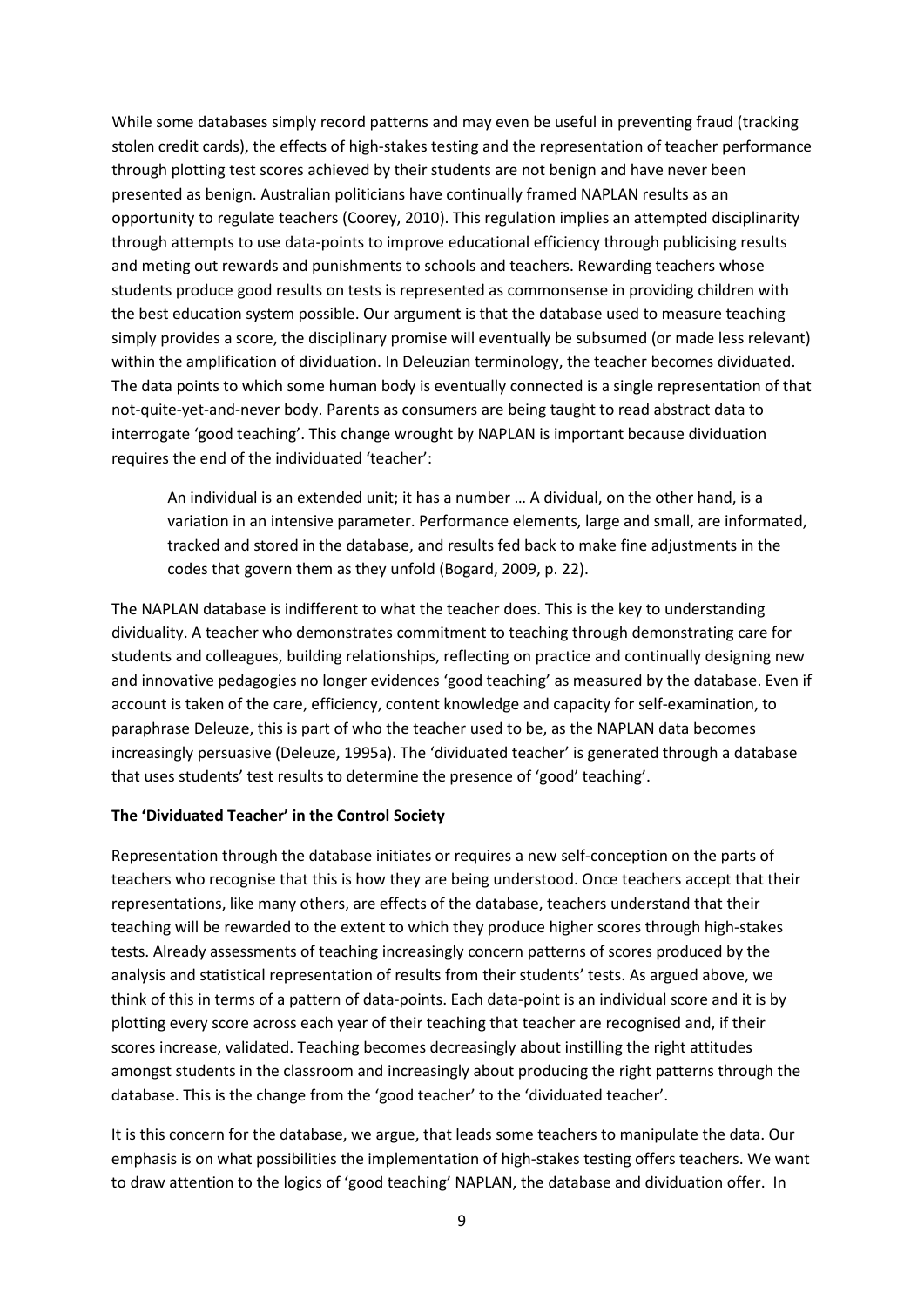part this is because we take seriously Deleuze's advice: "It's not a question of worrying for or hoping for the best, but of finding new weapons" (Deleuze, 1995a, p. 178).

One of the logics of dividuation is the end of care for individuals. In a disciplinary system that works to individuate, moments of care for an individual serve the needs of the disciplinary machine (Savat, 2009). Teachers are to care for the humanity of their students and/or they are to care for the virtue of knowledge with which they are apprenticing those students. The inspectory regime of discipline measures how well the teacher cares for students. Much of the sense of 'good teaching' was a measurement of the capacity for, and enactment of, care. Historical manifestations of inspection, as outlined by Jones as the "bio-teacher", required that teachers attend to students as a key measure of what it means to be a 'good teacher' (Jones, 1990, pp. 72-74).

High-stakes testing overlays the bio-teacher with a new logic in which care is not registered. Or more precisely, the data points generated and entered into the database changes how 'good teaching' is understood. Care for the student is being replaced by the attention to the data because this is what is being used to judge teaching. Increasingly the teacher is being (de)valued by the data points students produce (that often have no bearing on events in their classroom) rather than the pastoral elements of teaching as involved in the production of 'good citizens'. Metaphorically, the teacher is being asked to turn away from the student to gaze at the virtual representations of the data. Interestingly, the media reports already indicate a shift in manipulation, from those practices designed to directly change student data to the more subtle and collective action of manipulating the data through profiling, controlling and limiting the population undertaking the test. In a control society, the mode of panoptic surveillance is replaced by that of simulation as a "mode of observation that sees before the event… It can be seen in the profiling of individuals and populations" (Savat, 2009, p. 49). The strategies outline in Figure 1 as reported by the media represent attempts to manipulate the data through seeing before the event, or profiling those students who will be most likely to deliver the data-points wanted.

This process is neither final nor complete. Many, if not most, teachers will attempt to maintain their integrity in the face of a system that does not value integrity. They may ignore this change to the sense of teaching and hide in their classroom 'doing what they have always done'; or they may attempt to 'do more' and 'do it better', to increase the frequency and intensity of those practices historically understood as good teaching – that is, to care more than ever before. These strategies are ultimately ineffective, however. Teachers can only hide from the data for so long. They can only amplify up to a certain point, at which collapse is likely. The other possibility, and that which we see as logically supported by NAPLAN, is teachers recognising their dividuation and embracing the logic of NAPLAN. In a modulatory system, which does not reward teachers for integrity, honesty, building relationships, being a mentor, nurturing, guiding, supporting students, practices intended to manipulate the data from NAPLAN testing will increase.

## **Conclusion**

Manipulating the data is, for us and against those who decry cheating, a result of the introduction of a modulatory, or control mechanism: high-stakes testing that constructs digitised data-points and patterns that are used to assess teaching. While manipulating the data is merely one response to that mechanism, it is an important and interesting response because it denies the moralising processes of normalisation that are fundamental to the production of disciplined individuals, which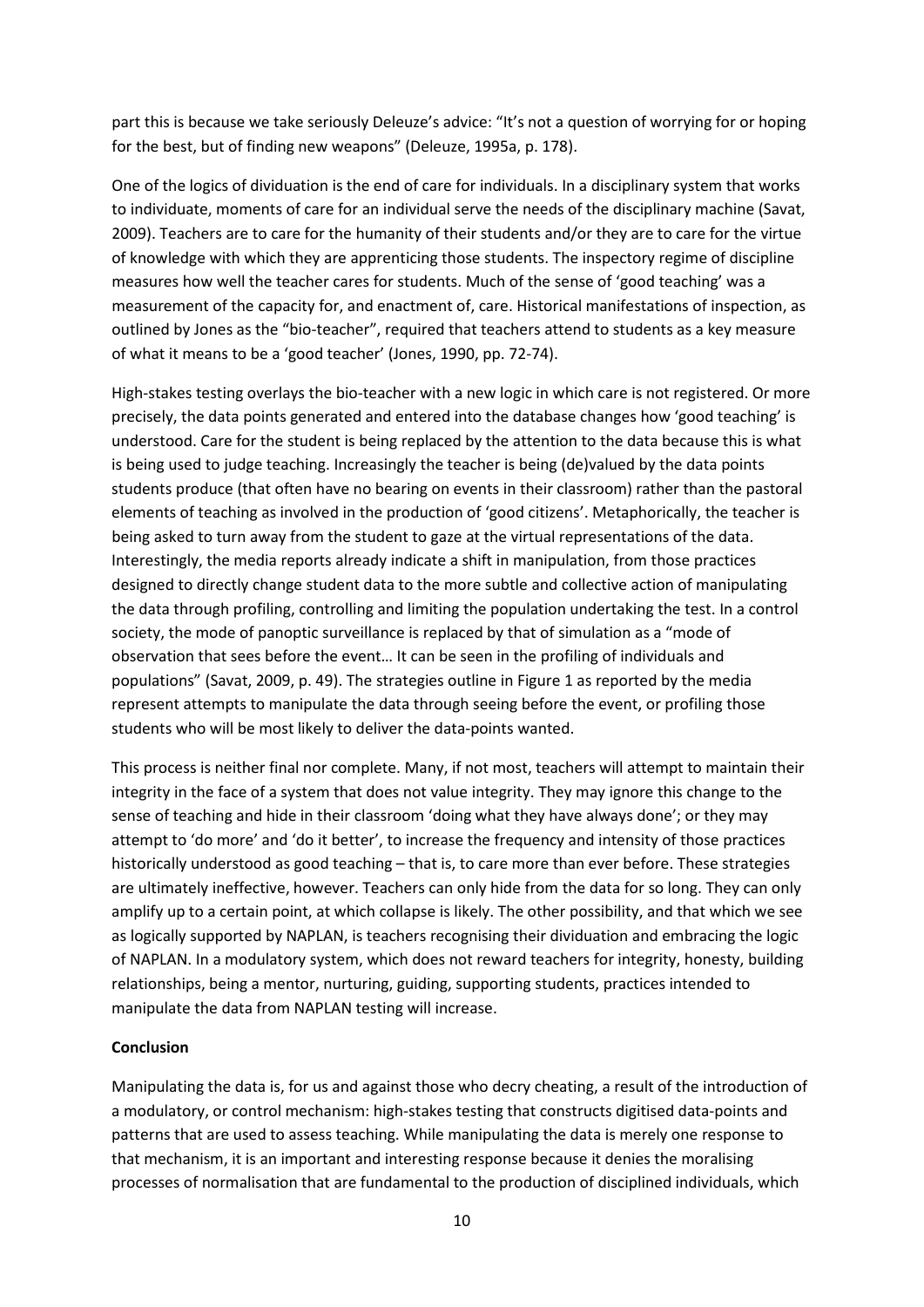are reflected in allegations of cheating. Rather than taking them as true reflections, we see these allegations as uncovering the way that high-stakes testing is changing the character of teaching. Relying on the concept of dividuation means that we do not move beyond this discussion of cheating to theorise manipulation as the action of an agonic professional analysing the flows of power and acting as an agent of "his/her own control" (Watson, 2010, p. 102). We merely conclude that, within a control society, manipulation of the data makes sense, and in high-stakes tests like NAPLAN we should prepare for more subtle and strategic manipulations.

For Australian teachers, NAPLAN is becoming the most important vehicle for representing their teaching. The more they care about how their teaching is represented the more they attend to the scores used to measure their teaching and one potential consequence of this is a shift from caring about students to attention to the data. This may constitute a decreasing intensification of the importance of teachers caring for students, or the end of teachers' capacity to represent themselves as 'good teachers' because they care for students (Savat, 2009). It may also represent a decreasing emphasis on building relationships with students, because powerful interpersonal relationships with students become superseded by the simulatory and profiling machines deployed as a result of highstakes testing.

This may well be what Deleuze understood to be a simulacral event, as it may represent one end to traditions of teaching that go back millennia (Deleuze, 1990). The emergence of the data manipulating teacher is the point at which teaching as pedagogy becomes less important, already we are seeing a return to depersonalising, rote-learning methods of instruction (Polesel, Dulfer, & Turnbull, 2012). For in paying close attention only to the database and seeing their students test scores as the 'be all and end all', a new type of teacher is emerging. While teachers and teaching continue, their sense is no longer determined by disciplinarity (and morality) and begins to reflect modulation (and dividuality). No matter how it might look, no matter how much a teacher of today resembles or copies a teacher of the past, it would appear, given the strategies outlined by the media above, that there is a growing realisation that the disciplinary 'good teacher' is being replaced by attention to the digital information stored in the single database that is NAPLAN.

High-stakes testing is creating a new context for teachers in which dividuation dominates. Dividuals emerge through the operation of databases. In being forced to pay attention to the database and to see their students as producers of test scores, teachers are developing strategies that are both understandable and intellectually defensible. Other responses to high-stakes testing are available, but manipulating the data is likely to proliferate in the near future, as teachers come to understand ever more about the new 'rules of the game'. Of course, this is challenging only so long as we refuse to recognise a new logic of teaching made compelling by NAPLAN, as Deleuze argued when we see "the approaching forms of ceaseless control… we may come to see the harshest confinement as part of a wonderful past" (Deleuze, 1995b, 175). Of course, there are other possibilities, or lines of flight, that we may see teachers beginning to manifest (if we are not already) such as the teacher who becomes indifferent to the database, who neither tries to ignore the changing expectations of the teacher or manipulate the data by saying; "So, you've created some data-points. So what!".

This paper was written using funding from the Australian Research Council.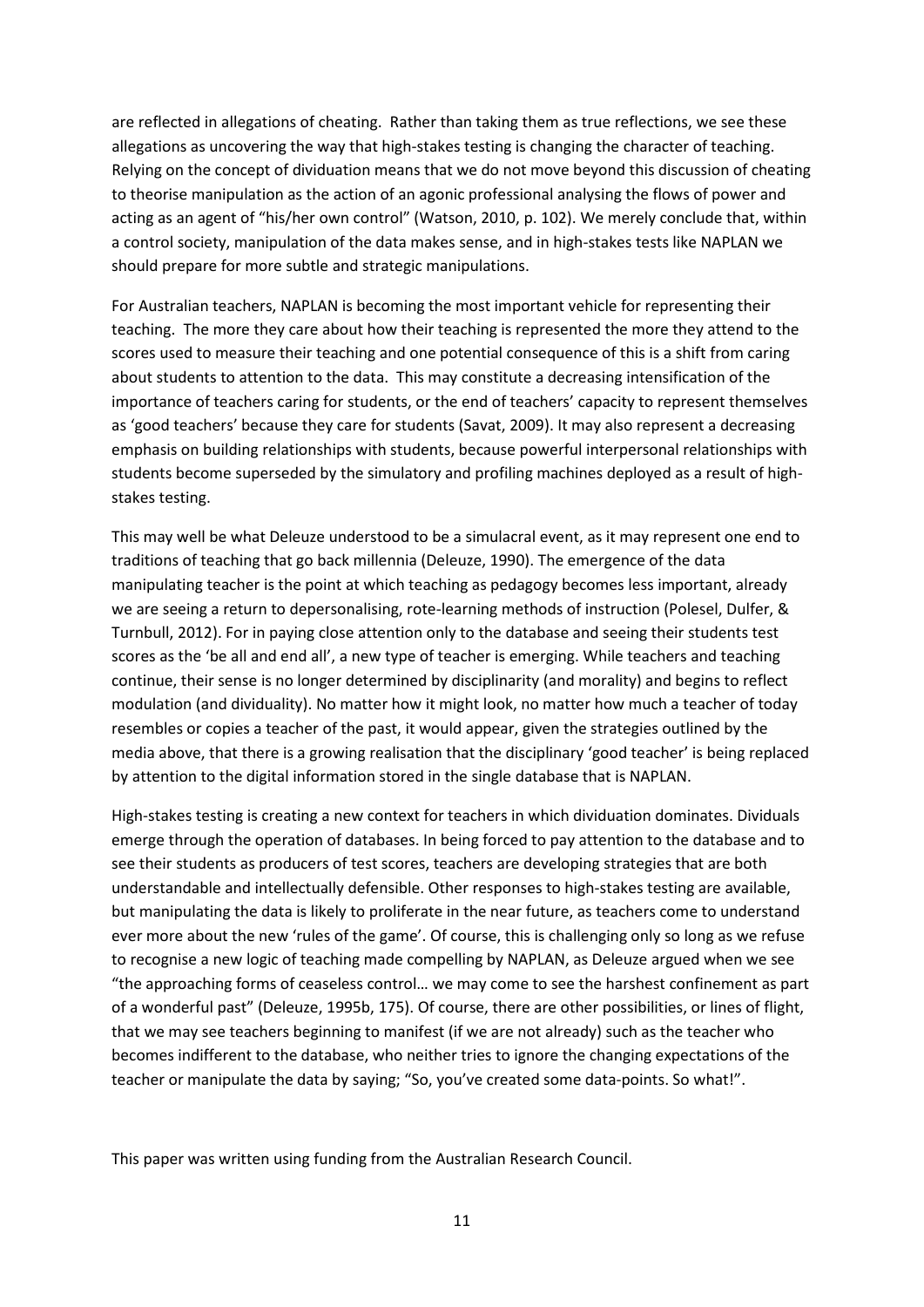### **References**

AITSL . (2011). *National Professional Standards for Teachers.* Retrieved February 17, 2012, from AITSL Australian Institute for Teaching and School Leadership: http://www.teacherstandards.aitsl.edu.au/

Anderson, B. (2010, May 11). *Struggling students 'exempt' from tests.* Retrieved February 10, 2012, from ABC News: http://www.abc.net.au/news/2010-05-11/struggling-students-exempt-fromnaplan-tests/430984

Apple, M. (2005). Education, markets and an audit culture. *Critical Quarterly , 47* (1-2), 11-29.

Ball, S. (2000). Performativities and Fabrications in the Education Economy: Towards a Performative Society? *Australian Educational Researcher , 27* (2), 1-23.

Ball, S. (2003). The Teacher's Soul and the Terrors of Performativity. *Journal of Education Policy , 18* (2), 215-228.

Barret, B. (2009). No Child Left Behind and the assault on teachers' professional practices and identities. *Teaching and Teacher Education , 25* (8), 1018-1025.

Barrett, R., & Minus, J. (2010, May 12th). *Students 'told to stay home' from NAPLAN tests.* Retrieved August 1st, 2010, from The Australian: http://www.theaustralian.com.au

Barry, E. (2011, May 4). Geelong East Primary urged parents to keep boy from NAPLAN tests. *Herald Sun* .

Besley, T. (., & Peters, M. (2007). *Subjectivity and Truth: Foucault, Education and the Culture of the Self.* New York: Peter Lang.

Biesta, G. J. (2010). *Good Education in an Age of Measurement: Ethics, Politics, Democracy.* Boulder, Colorado: Paradigm Publishers.

Biesta, G. J. (1998). Pedagogy without humanism: Foucault and the subject of education. *Interchange , 29* (1), 1-16.

Bogard, W. (2009). Deleuze and Machines: A Politics of Technology. In M. Poster, & D. Savat, *Deleuze and New Technology* (pp. 15-31). Edinburgh: Edinburgh University Press.

Bogard, W. (1996). *The Simulation of Surveillance: Hypercontrol in Telematic Societies.* Cambridge: Cambridge University Press.

Branley, A. (2011, May 10). *NAPLAN: A testing time.* Retrieved February 16, 2012, from Newcastle Herald: http://www.theherald.com.au/news/local/news/general/naplan-a-testingtime/2157642.aspx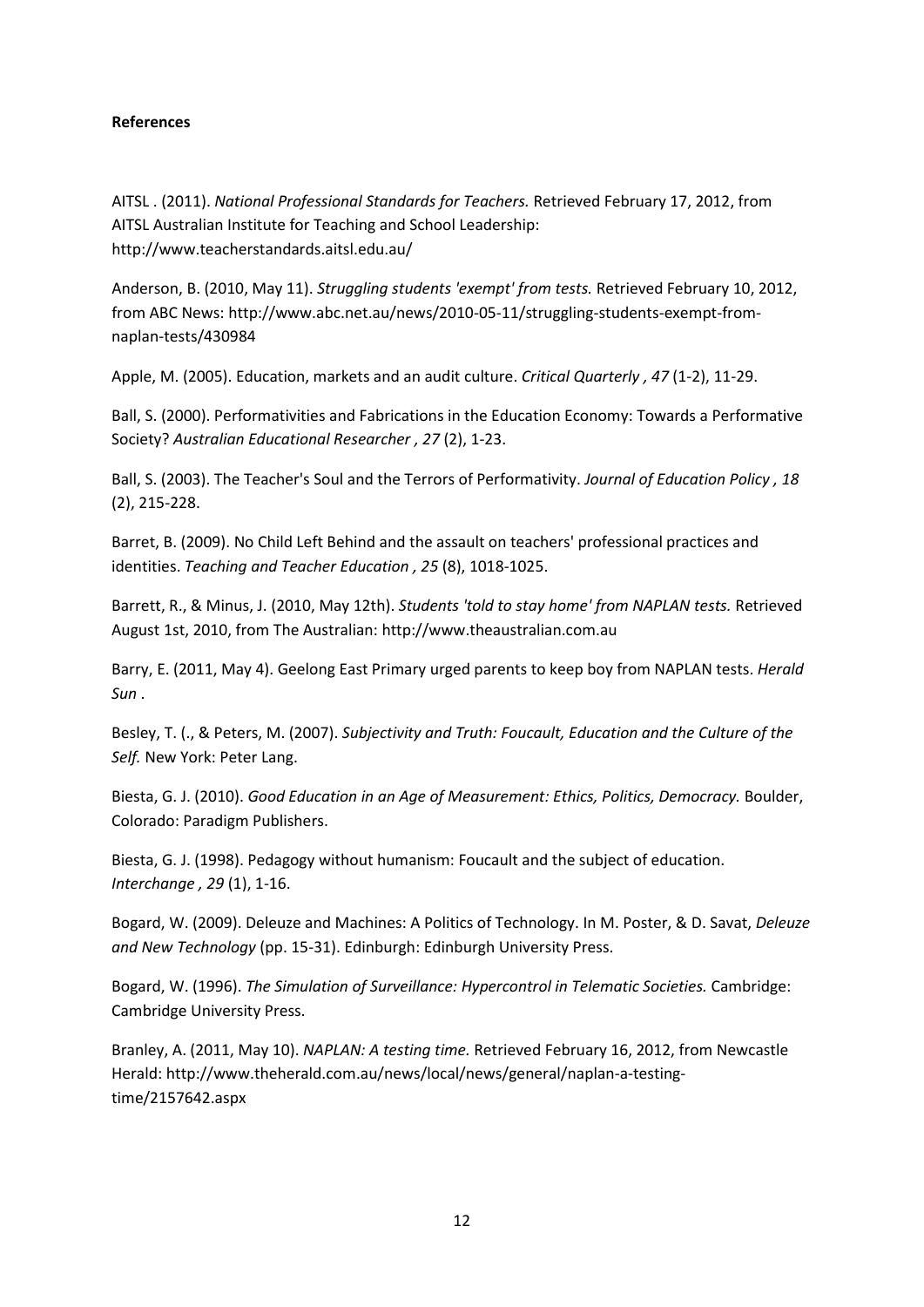Chilcott, T. (2012, January 18). *Queensland tops NAPLAN cheating list.* Retrieved February 10, 2012, from The Courier Mail: http://www.couriermail.com.au/news/queensland/state-tops-naplancheating-list/story-e6freoof-1226246896505

Chilcott, T. (2010, June 10th). *School principals told to boost NAPLAN test results as students with greater needs ignored.* Retrieved August 1st, 2010, from Courier Mail: http://www.couriermail.com.au

Cobbold, T. (2010, May). *Rorting and Cheating of School Results is the Future Under NAPLAN.* Retrieved February 15, 2012, from Save Our Schools: www.saveourschools.com.au/file\_download/40

Coorey, P. (2010, January 26th). *Tell off deficient teachers: Gillard.* Retrieved September 1st, 2010, from The Sydney Morning Herald: http://www.smh.com.au

Deleuze. (1990). Appendix 1: The Simulacrum and Ancient Philosophy. In G. Deeleuze, *The Logic of Sense* (pp. 253-279). New York: Columbia University Press.

Deleuze, G. (1995b). Control and Becoming. In G. Deleuze, *Negotiations* (pp. 169-176). New York: Columbia University Press.

Deleuze, G. (1995a). Postscript on Control Societies. In G. Deleuze, *Negotiations* (pp. 177-182). New York: Columbia University Press.

Deleuze, G. (1990). *The Logic of Sense.* New York: Columbia University Press.

Deleuze, G., & Guattari, F. (2005). *A Thousand Plateaus: Capitalism and Schizophrenia.* Minneapolis: The University of Minnesota Press.

Foucault, M. (1991). *Discipline and Punish: The Birth of the Prison.* London: Penguin Books.

Foucault, M. (1991). Questions of Method. In G. Burchell, C. Gordon, & P. Miller, *The Foucault Efect: Studies in Governmentality* (pp. 73-86). Chicago: University of Chicago Press.

Gale, T., & Densmore, K. (2003). *Engaging Teachers: Towards a Radical Democratic Agenda for Schooling.* Philadelphia: Open University Press.

Gore, J. (1998). Disciplining Bodies. In T. Popkewitz, & M. Brennan (Eds), *Foucault's Challenge: Discourse, Knowledge and Power in Education* (pp. 231-254). New York: Teachers College Press.

Hiatt, B., & Tillett, A. (2012, January 24). *The West.* Retrieved February 11, 2012, from NAPLAN tests making little difference: http://au.news.yahoo.com/thewest/a/-/national/12699964/naplan-testsmaking-little-difference/

Jacob, B. A., & Levitt, S. D. (2003). Rotten Apples: An investigation of the prevalence and predictors of teachers cheating. *The Quarterly Journal of Economics , 118* (3), 843-877.

Jones, D. (1990). The genealogy of the urban schoolteacher. In S. J. Ball, *Foucault and Education: Disciplines and Knowledge* (pp. 57-77). London: Routledge.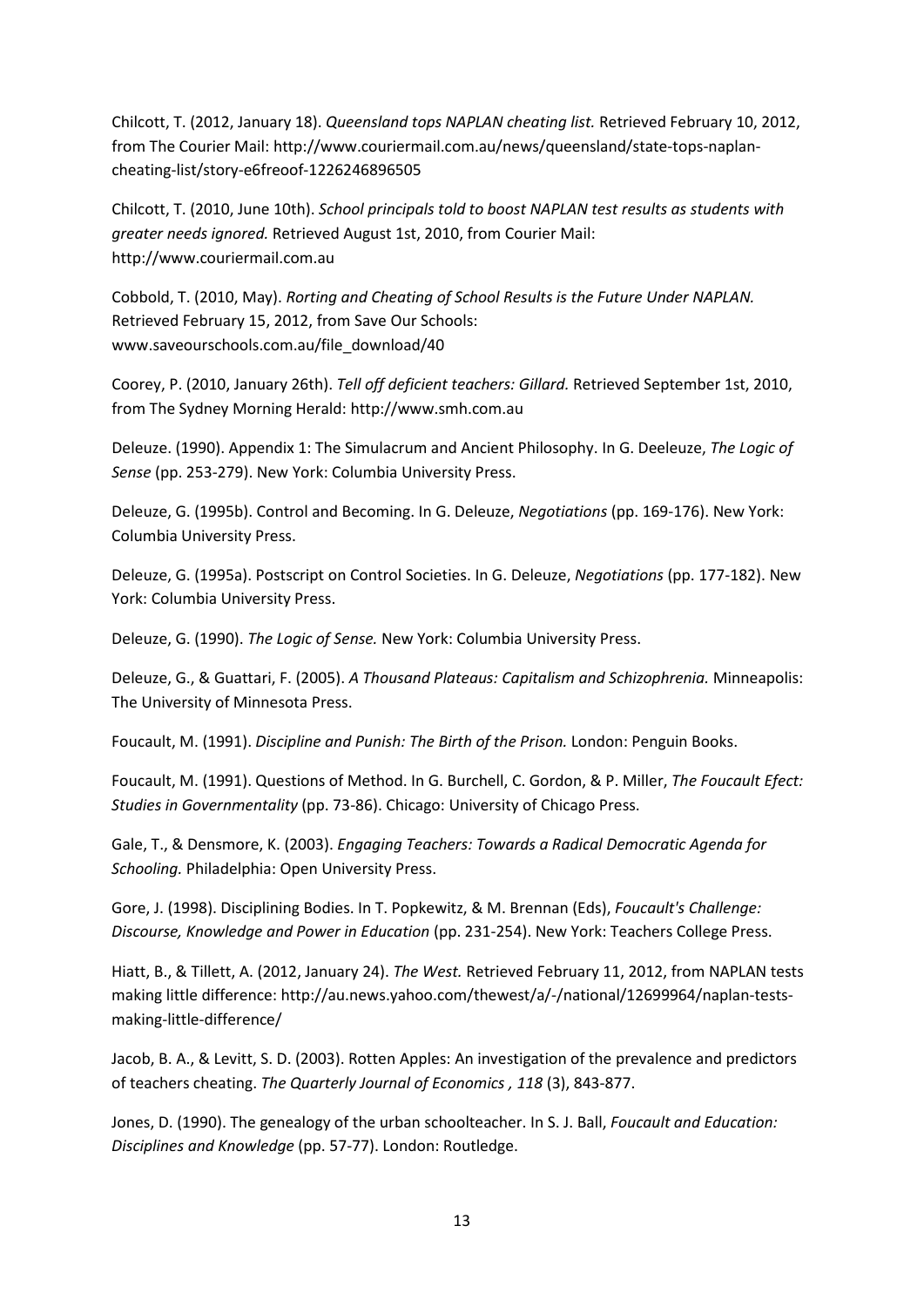Lumby, J. (2009). Performativity and Identity: Mechanisms of Exclusion. *Journal of Educational Policy , 24* (3), 353-369.

MacDougall, B., & Dillon, J. (2011, March 18). *NAPLAN cheats got teachers' help.* Retrieved February 10, 2012, from The Daily Telegraph: http://m.dailytelegraph.com.au/news/sydney-nsw/naplancheats-got-teachers-help/story-e6freuzi-1226023532422

McDougall, B. (2011, May 19). *Naplan's the new entry hurdle - schools reject kids with poor tests results.* Retrieved February 10, 2012, from Herald Sun: http://www.heraldsun.com.au/news/national/naplans-the-new-entry-hurdle-schools-reject-kidswith-poor-test-results/story-e6frf7l6-1226058609551

Polesel, J., Dulfer, N., & Turnbull, M. (2012). *The Experience of Education: The impacts of high stakes testing on school students and their families.* Sydney: Whitlam Insititute.

Reid, A. (2009). Is this a revolution? A critical analysis of the Rudd government's national education agenda. *Curriculum Perspectives , 29* (3), 1-13.

Rizvi, F., & Lingard, B. (2010). *Globalizing Education Policy.* Abingdon: Routledge.

Ryan, R., & Wesinstein, N. (2009). Undermining Quality teaching and learning: A Self Determination Theory Perspective on High-Stakes Testing. *Theory and Research in Education , 7* (2), 224-233.

Samuels, C. A. (2011, August 10). Cheating Scandals Intensify Focus on Test Pressures . *Education Week* , p. 1.

Savat, D. (2009). Deleuze's Objectile: From Discipline to Modulation. In M. Poster, & D. Savat, *Deleuze and New Technology* (pp. 45-62). Edinburgh: Edinburgh University Press.

Shore, C. (2008). Audit culture and illiberal governance: Universities and the politics of accountability. *Anthropological Theory , 8*, 278-298.

Thompson, G. (2011). *Who is the Good High School Student?* Amherst: Cambria Press.

Troman, G. (2008). Primary Teacher Identity, Commitment and Career in Performative School Cultures. *British Educational Research Journal , 34* (5), 619-633.

Verschoor, C. C. (2011). Teaching How to Cheat. *Strategic Finance* , 15-17.

Watson, C. (2010). Educational policy in Scotland:inclusion and the control society. *Discourse: Studies in the Cultural Politics of Education , 31* (1), 93-104.

i <sup>i</sup> The National Assessment Program Literacy and Numeracy (NAPLAN) is a series of standardised tests given to all Australian school students in Years 3, 5, 7 and 9 every year since 2008. Students receive individual results, but the results of their schools by year level are published on line via the My Schools website. This website enables comparison to be made between schools of similar contextual indicators.

<sup>&</sup>lt;sup>ii</sup> In the Australian context this can be explained by the relationship between NAPLAN which tests students, to ACARA which analyses the data and then to the My Schools website that communicates the categorisation,